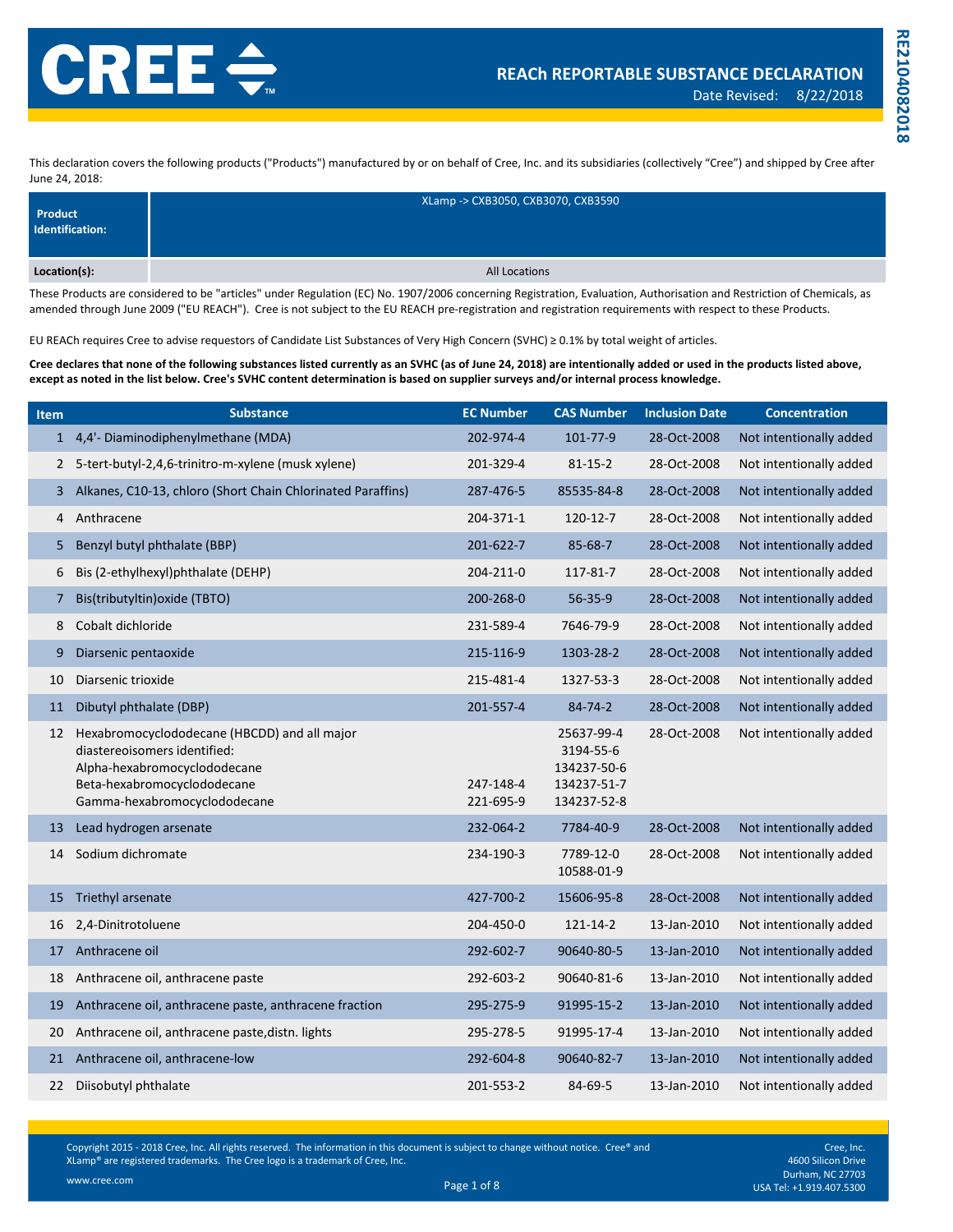Date Revised: 8/22/2018

| Item | <b>Substance</b>                                                               | <b>EC Number</b>       | <b>CAS Number</b>                    | <b>Inclusion Date</b> | <b>Concentration</b>    |
|------|--------------------------------------------------------------------------------|------------------------|--------------------------------------|-----------------------|-------------------------|
| 23   | Lead chromate                                                                  | 231-846-0              | 7758-97-6                            | 13-Jan-2010           | Not intentionally added |
| 24   | Lead chromate molybdate sulphate red (C.I. Pigment Red 104)                    | 235-759-9              | 12656-85-8                           | 13-Jan-2010           | Not intentionally added |
| 25   | Lead sulfochromate yellow (C.I. Pigment Yellow 34)                             | 215-693-7              | 1344-37-2                            | 13-Jan-2010           | Not intentionally added |
| 26   | Pitch, coal tar, high temp.                                                    | 266-028-2              | 65996-93-2                           | 13-Jan-2010           | Not intentionally added |
| 27   | Tris(2-chloroethyl)phosphate                                                   | 204-118-5              | 115-96-8                             | 13-Jan-2010           | Not intentionally added |
| 28   | Acrylamide                                                                     | 201-173-7              | 79-06-1                              | 30-Mar-2010           | Not intentionally added |
| 29   | Ammonium dichromate                                                            | 232-143-1              | 9-5-7789                             | 18-Jun-2010           | Not intentionally added |
| 30   | Boric acid                                                                     | 233-139-2<br>234-343-4 | 10043-35-3<br>11113-50-1             | 18-Jun-2010           | Not intentionally added |
| 31   | Disodium tetraborate, anhydrous                                                | 215-540-4              | 1303-96-4<br>1330-43-4<br>12179-04-3 | 18-Jun-2010           | Not intentionally added |
| 32   | Potassium chromate                                                             | 232-140-5              | 7789-00-6                            | 18-Jun-2010           | Not intentionally added |
| 33   | Potassium dichromate                                                           | 231-906-6              | 7778-50-9                            | 18-Jun-2010           | Not intentionally added |
| 34   | Sodium chromate                                                                | 231-889-5              | 11-3-7775                            | 18-Jun-2010           | Not intentionally added |
| 35   | Tetraboron disodium heptaoxide, hydrate                                        | 235-541-3              | 12267-73-1                           | 18-Jun-2010           | Not intentionally added |
| 36   | Trichloroethylene                                                              | 201-167-4              | $79-01-6$                            | 18-Jun-2010           | Not intentionally added |
| 37   | 2-Ethoxyethanol                                                                | 203-804-1              | 110-80-5                             | 15-Dec-2010           | Not intentionally added |
| 38   | 2-Methoxyethanol                                                               | 203-713-7              | 109-86-4                             | 15-Dec-2010           | Not intentionally added |
| 39   | Chromic acid<br>Oligomers of chromic acid and dichromic acid<br>Dichromic acid | 231-801-5<br>236-881-5 | 7738-94-5<br>13530-68-2              | 15-Dec-2010           | Not intentionally added |
| 40   | Chromium trioxide                                                              | 215-607-8              | 1333-82-0                            | 15-Dec-2010           | Not intentionally added |
| 41   | Cobalt(II) carbonate                                                           | 208-169-4              | 513-79-1                             | 15-Dec-2010           | Not intentionally added |
| 42   | Cobalt(II) diacetate                                                           | 200-755-8              | $71 - 48 - 7$                        | 15-Dec-2010           | Not intentionally added |
| 43   | Cobalt(II) dinitrate                                                           | 233-402-1              | 10141-05-6                           | 15-Dec-2010           | Not intentionally added |
| 44   | Cobalt(II) sulphate                                                            | 233-334-2              | 10124-43-3                           | 15-Dec-2010           | Not intentionally added |
| 45   | 1,2,3-Trichloropropane                                                         | 202-486-1              | $96 - 18 - 4$                        | 20-Jun-2011           | Not intentionally added |
| 46   | 1,2-Benzenedicarboxylic acid, di-C6-8-branched alkyl esters, C7-<br>rich       | 276-158-1              | 71888-89-6                           | 20-Jun-2011           | Not intentionally added |
| 47   | 1,2-Benzenedicarboxylic acid, di-C7-11-branched and linear alkyl<br>esters     | 271-084-6              | 68515-42-4                           | 20-Jun-2011           | Not intentionally added |
| 48   | 1-Methyl-2-pyrrolidone                                                         | 212-828-1              | 872-50-4                             | 20-Jun-2011           | Not intentionally added |
| 49   | 2-Ethoxyethyl acetate                                                          | 203-839-2              | 111-15-9                             | 20-Jun-2011           | Not intentionally added |
| 50   | Hydrazine                                                                      | 206-114-9              | 302-01-2<br>7803-57-8                | 20-Jun-2011           | Not intentionally added |
| 51   | Strontium chromate                                                             | 232-142-6              | 6-2-7789                             | 20-Jun-2011           | Not intentionally added |
| 52   | 1,2-dichloroethane                                                             | 203-458-1              | 107-06-2                             | 19-Dec-2011           | Not intentionally added |

Copyright 2015 - 2018 Cree, Inc. All rights reserved. The information in this document is subject to change without notice. Cree® and XLamp® are registered trademarks. The Cree logo is a trademark of Cree, Inc.

www.cree.com

Cree, Inc. 4600 Silicon Drive Durham, NC 27703<br>Page 2 of 8 USA Tel: +1.919.407.5300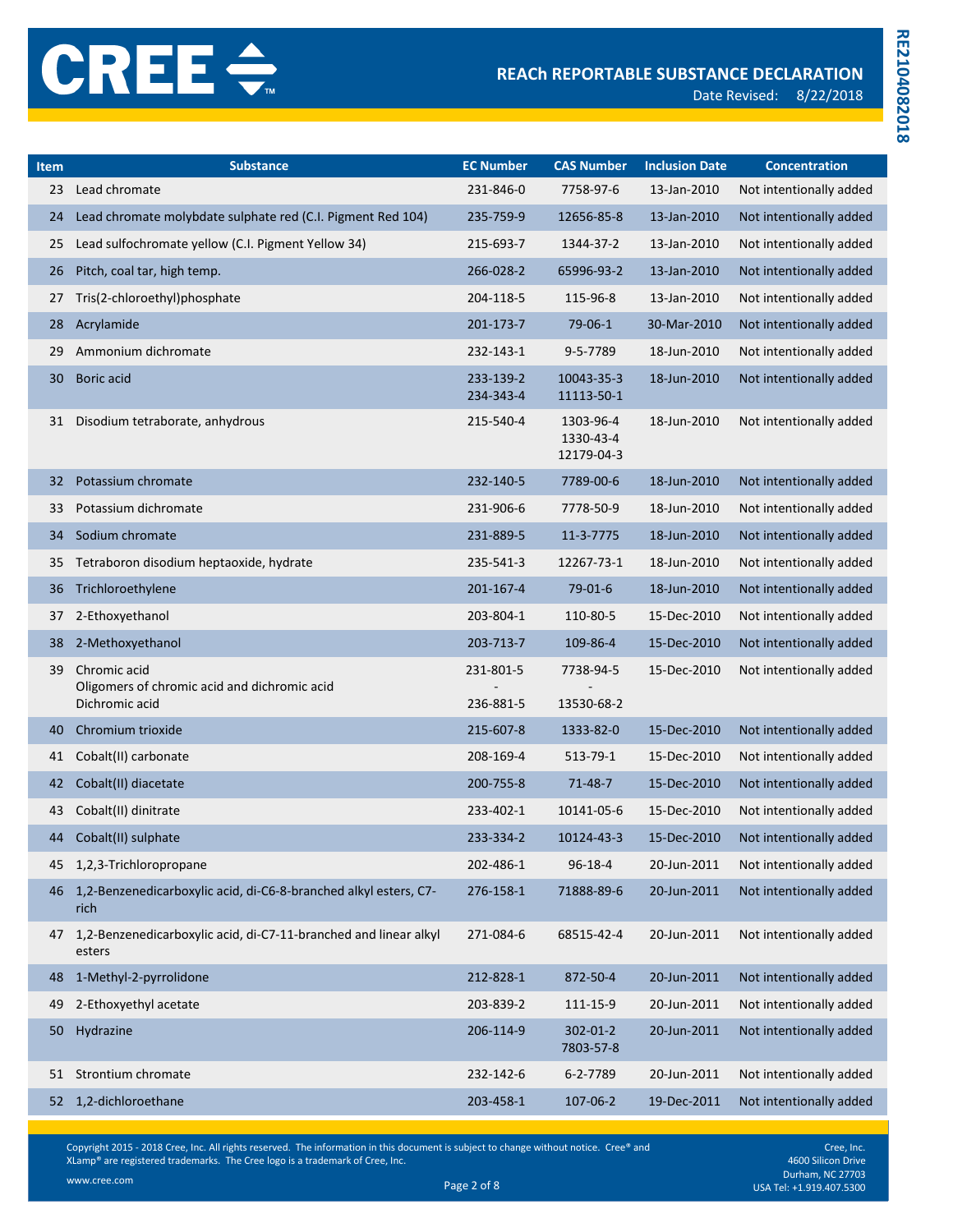| <b>Item</b> | <b>Substance</b>                                                                                                                                                                                                                                  | <b>EC Number</b>           | <b>CAS Number</b> | <b>Inclusion Date</b> | <b>Concentration</b>    |
|-------------|---------------------------------------------------------------------------------------------------------------------------------------------------------------------------------------------------------------------------------------------------|----------------------------|-------------------|-----------------------|-------------------------|
| 53          | 2,2'-dichloro-4,4'-methylenedianiline                                                                                                                                                                                                             | 202-918-9                  | $101 - 14 - 4$    | 19-Dec-2011           | Not intentionally added |
| 54          | 2-Methoxyaniline o-Anisidine                                                                                                                                                                                                                      | 201-963-1                  | $90 - 04 - 0$     | 19-Dec-2011           | Not intentionally added |
| 55          | 4-(1,1,3,3-tetramethylbutyl)phenol                                                                                                                                                                                                                | 205-426-2                  | 140-66-9          | 19-Dec-2011           | Not intentionally added |
| 56          | Aluminosilicate Refractory Ceramic Fibres                                                                                                                                                                                                         | Table 3.2, EC<br>1272/2008 | N/A               | 19-Dec-2011           | Not intentionally added |
| 57          | Arsenic acid                                                                                                                                                                                                                                      | 231-901-9                  | 7778-39-4         | 19-Dec-2011           | Not intentionally added |
| 58          | Bis(2-methoxyethyl) ether                                                                                                                                                                                                                         | 203-924-4                  | 111-96-6          | 19-Dec-2011           | Not intentionally added |
| 59          | Bis(2-methoxyethyl) phthalate                                                                                                                                                                                                                     | 204-212-6                  | 117-82-8          | 19-Dec-2011           | Not intentionally added |
| 60          | Calcium arsenate                                                                                                                                                                                                                                  | 231-904-5                  | 7778-44-1         | 19-Dec-2011           | Not intentionally added |
| 61          | Dichromium tris(chromate)                                                                                                                                                                                                                         | 246-356-2                  | 24613-89-6        | 19-Dec-2011           | Not intentionally added |
| 62          | Formaldehyde, oligomeric reaction products with aniline                                                                                                                                                                                           | 500-036-1                  | 25214-70-4        | 19-Dec-2011           | Not intentionally added |
| 63          | Lead diazide, Lead azide                                                                                                                                                                                                                          | 236-542-1                  | 13424-46-9        | 19-Dec-2011           | Not intentionally added |
| 64          | Lead dipicrate                                                                                                                                                                                                                                    | 229-335-2                  | 6477-64-1         | 19-Dec-2011           | Not intentionally added |
| 65          | Lead styphnate                                                                                                                                                                                                                                    | 239-290-0                  | 15245-44-0        | 19-Dec-2011           | Not intentionally added |
| 66          | N,N-dimethylacetamide                                                                                                                                                                                                                             | 204-826-4                  | 127-19-5          | 19-Dec-2011           | Not intentionally added |
| 67          | Pentazinc chromate octahydroxide                                                                                                                                                                                                                  | 256-418-0                  | 49663-84-5        | 19-Dec-2011           | Not intentionally added |
| 68          | Phenolphthalein                                                                                                                                                                                                                                   | 201-004-7                  | 77-09-8           | 19-Dec-2011           | Not intentionally added |
| 69          | Potassium hydroxyoctaoxodizincatedichromate                                                                                                                                                                                                       | 234-329-8                  | 11103-86-9        | 19-Dec-2011           | Not intentionally added |
| 70          | <b>Trilead diarsenate</b>                                                                                                                                                                                                                         | 222-979-5                  | 3687-31-8         | 19-Dec-2011           | Not intentionally added |
| 71          | Zirconia Aluminosilicate Refractory Ceramic Fibres                                                                                                                                                                                                | Table 3.2, EC<br>1272/2008 | N/A               | 19-Dec-2011           | Not intentionally added |
| 72          | [4-[[4-anilino-1-naphthyl][4-<br>(dimethylamino)phenyl]methylene]cyclohexa-2,5-dien-1-<br>ylidene] dimethylammonium chloride (C.I. Basic Blue 26) [with<br>>=0.1% of Michler's ketone (EC No. 202-027-5) or Michler's base<br>(EC No. 202-959-2)] | 219-943-6                  | 2580-56-5         | 18-Jun-2012           | Not intentionally added |
| 73          | [4-[4,4'-bis(dimethylamino) benzhydrylidene]cyclohexa-2,5-dien-<br>1-ylidene]dimethylammonium chloride (C.I. Basic Violet 3) [with<br>>= 0.1% of Michler's ketone (EC No. 202-027-5) or Michler's<br>base (EC No. 202-959-2)]                     | 208-953-6                  | 548-62-9          | 18-Jun-2012           | Not intentionally added |
| 74          | 1,2-bis(2-methoxyethoxy)ethane (TEGDME triglyme)                                                                                                                                                                                                  | 203-977-3                  | 112-49-2          | 18-Jun-2012           | Not intentionally added |
| 75          | 1,2-dimethoxyethane ethylene glycol dimethyl ether (EGDME)                                                                                                                                                                                        | 203-794-9                  | 110-71-4          | 18-Jun-2012           | Not intentionally added |
| 76          | 1,3,5-Tris(oxiran-2-ylmethyl)-1,3,5-triazinane-2,4,6-trione (TGIC)                                                                                                                                                                                | 219-514-3                  | 2451-62-9         | 18-Jun-2012           | Not intentionally added |
| 77          | 1,3,5-tris[(2S and 2R)-2,3-epoxypropyl]-1,3,5-triazine-2,4,6-<br>(1H,3H,5H)-trione (b-TGIC)                                                                                                                                                       | 423-400-0                  | 59653-74-6        | 18-Jun-2012           | Not intentionally added |
| 78          | 4,4'-bis(dimethylamino)-4"-(methylamino)trityl alcohol [with >=<br>0.1% of Michler's ketone (EC No. 202-027-5) or Michler's base<br>(EC No. 202-959-2)]                                                                                           | 209-218-2                  | $561 - 41 - 1$    | 18-Jun-2012           | Not intentionally added |
| 79          | 4,4'-bis(dimethylamino)benzophenone (Michler's ketone)                                                                                                                                                                                            | 202-027-5                  | 90-94-8           | 18-Jun-2012           | Not intentionally added |

Copyright 2015 - 2018 Cree, Inc. All rights reserved. The information in this document is subject to change without notice. Cree® and XLamp® are registered trademarks. The Cree logo is a trademark of Cree, Inc.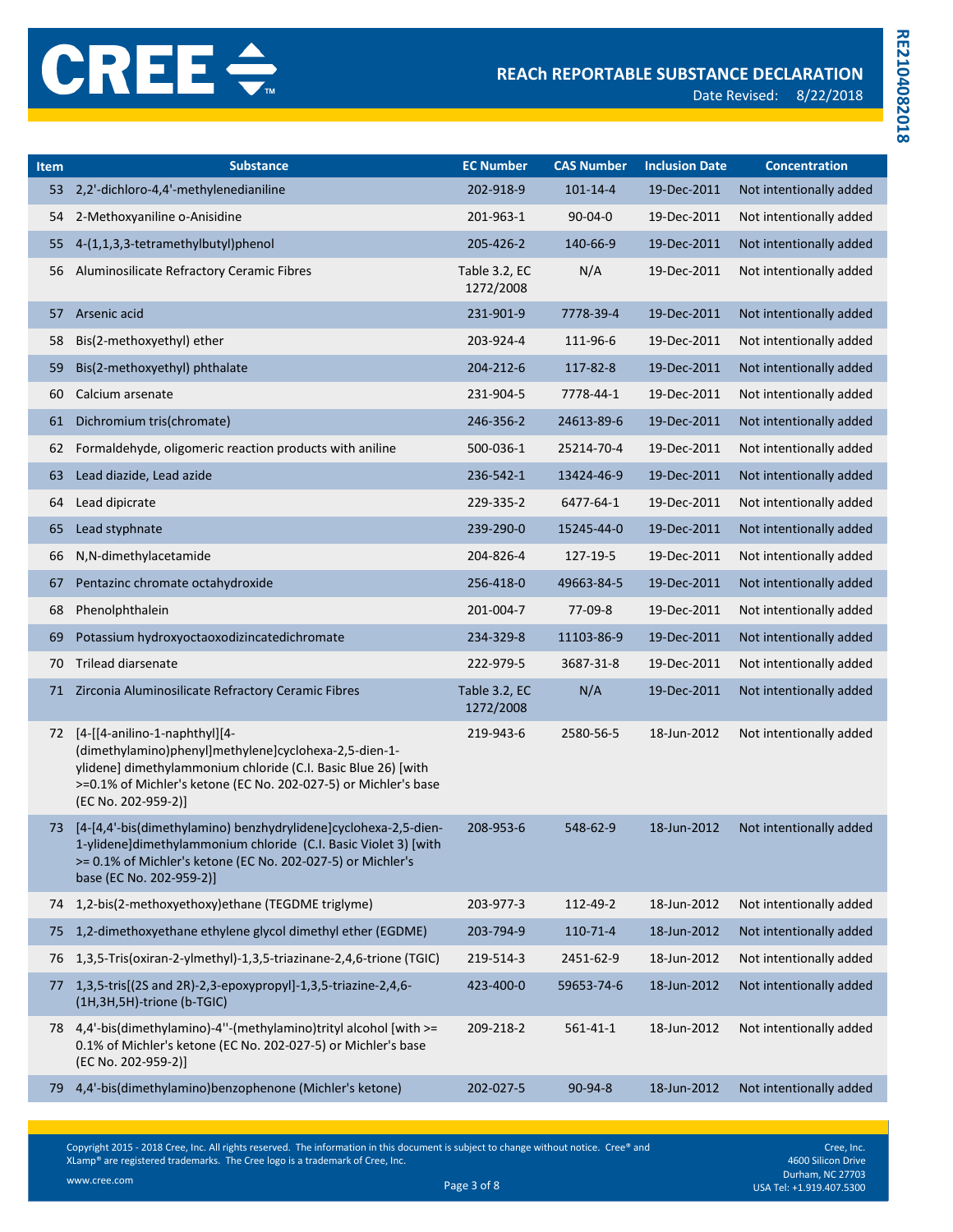Date Revised: 8/22/2018

| <b>Item</b> | <b>Substance</b>                                                                                                                                                                              | <b>EC Number</b>                    | <b>CAS Number</b>                         | <b>Inclusion Date</b> | <b>Concentration</b>    |
|-------------|-----------------------------------------------------------------------------------------------------------------------------------------------------------------------------------------------|-------------------------------------|-------------------------------------------|-----------------------|-------------------------|
| 80          | a,a-Bis[4-(dimethylamino)phenyl]-4 (phenylamino)naphthalene-<br>1-methanol (C.I. Solvent Blue 4) [with > 0.1% of Michler's<br>ketone (EC No. 202-027-5) or Michler's base (EC No. 202-959-2)] | 229-851-8                           | 6786-83-0                                 | 18-Jun-2012           | Not intentionally added |
| 81          | Diboron trioxide                                                                                                                                                                              | 215-125-8                           | 1303-86-2                                 | 18-Jun-2012           | Not intentionally added |
| 82          | Formamide                                                                                                                                                                                     | 200-842-0                           | $75 - 12 - 7$                             | 18-Jun-2012           | Not intentionally added |
| 83          | Lead(II) bis(methanesulfonate)                                                                                                                                                                | 401-750-5                           | 17570-76-2                                | 18-Jun-2012           | Not intentionally added |
| 84          | N, N, N', N'-tetramethyl-4, 4'-methylenedianiline (Michler's base)                                                                                                                            | 202-959-2                           | $101 - 61 - 1$                            | 18-Jun-2012           | Not intentionally added |
| 85          | [Phthalato(2-)]dioxotrilead                                                                                                                                                                   | 273-688-5                           | 69011-06-9                                | 19-Dec-2012           | Not intentionally added |
| 86          | 1,2-Benzenedicarboxylic acid, dipentylester, branched and linear                                                                                                                              | 284-032-2                           | 84777-06-0                                | 19-Dec-2012           | Not intentionally added |
| 87          | 1,2-Diethoxyethane                                                                                                                                                                            | 211-076-1                           | 629-14-1                                  | 19-Dec-2012           | Not intentionally added |
| 88          | 1-bromopropane (n-propyl bromide)                                                                                                                                                             | 203-445-0                           | 106-94-5                                  | 19-Dec-2012           | Not intentionally added |
| 89          | 3-ethyl-2-methyl-2-(3-methylbutyl)-1,3-oxazolidine                                                                                                                                            | 421-150-7                           | 143860-04-2                               | 19-Dec-2012           | Not intentionally added |
| 90          | 4-(1,1,3,3-tetramethylbutyl)phenol, ethoxylated                                                                                                                                               | N/A                                 | N/A                                       | 19-Dec-2012           | Not intentionally added |
| 91          | 4,4'-methylenedi-o-toluidine                                                                                                                                                                  | 212-658-8                           | 838-88-0                                  | 19-Dec-2012           | Not intentionally added |
| 92          | 4,4'-oxydianiline and its salts                                                                                                                                                               | 202-977-0                           | 101-80-4                                  | 19-Dec-2012           | Not intentionally added |
| 93          | 4-Aminoazobenzene                                                                                                                                                                             | 200-453-6                           | $60 - 09 - 3$                             | 19-Dec-2012           | Not intentionally added |
| 94          | 4-methyl-m-phenylenediamine (toluene-2,4-diamine)                                                                                                                                             | 202-453-1                           | $95 - 80 - 7$                             | 19-Dec-2012           | Not intentionally added |
| 95          | 4-Nonylphenol, branched and linear                                                                                                                                                            | N/A                                 | N/A                                       | 19-Dec-2012           | Not intentionally added |
| 96          | 6-methoxy-m-toluidine (p-cresidine)                                                                                                                                                           | 204-419-1                           | 120-71-8                                  | 19-Dec-2012           | Not intentionally added |
| 97          | Acetic acid, lead salt, basic                                                                                                                                                                 | 257-175-3                           | 51404-69-4                                | 19-Dec-2012           | Not intentionally added |
| 98          | Biphenyl-4-ylamine                                                                                                                                                                            | 202-177-1                           | $92 - 67 - 1$                             | 19-Dec-2012           | Not intentionally added |
| 99          | Bis(pentabromophenyl) ether (decabromodiphenyl ether<br>DecaBDE)                                                                                                                              | 214-604-9                           | 1163-19-5                                 | 19-Dec-2012           | Not intentionally added |
| 100         | Cyclohexane-1,2-dicarboxylic anhydride [1]<br>cis-cyclohexane-1,2-dicarboxylic anhydride [2]<br>trans-cyclohexane-1,2-dicarboxylic anhydride [3]                                              | 201-604-9<br>236-086-3<br>238-009-9 | $85 - 42 - 7$<br>13149-00-3<br>14166-21-3 | 19-Dec-2012           | Not intentionally added |
| 101         | Diazene-1,2-dicarboxamide (C,C'-azodi(formamide))                                                                                                                                             | 204-650-8                           | 123-77-3                                  | 19-Dec-2012           | Not intentionally added |
| 102         | Dibutyltin dichloride (DBTC)                                                                                                                                                                  | 211-670-0                           | 683-18-1                                  | 19-Dec-2012           | Not intentionally added |
| 103         | Diethyl sulphate                                                                                                                                                                              | 200-589-6                           | 64-67-5                                   | 19-Dec-2012           | Not intentionally added |
| 104         | Diisopentylphthalate                                                                                                                                                                          | 210-088-4                           | 605-50-5                                  | 19-Dec-2012           | Not intentionally added |
| 105         | Dimethyl sulphate                                                                                                                                                                             | 201-058-1                           | $77 - 78 - 1$                             | 19-Dec-2012           | Not intentionally added |
| 106         | Dinoseb (6-sec-butyl-2,4-dinitrophenol)                                                                                                                                                       | 201-861-7                           | 88-85-7                                   | 19-Dec-2012           | Not intentionally added |
| 107         | Dioxobis(stearato)trilead                                                                                                                                                                     | 235-702-8                           | 12578-12-0                                | 19-Dec-2012           | Not intentionally added |
| 108         | Fatty acids, C16-18, lead salts                                                                                                                                                               | 292-966-7                           | 91031-62-8                                | 19-Dec-2012           | Not intentionally added |
| 109         | Furan                                                                                                                                                                                         | 203-727-3                           | 110-00-9                                  | 19-Dec-2012           | Not intentionally added |
| 110         | Henicosafluoroundecanoic acid                                                                                                                                                                 | 218-165-4                           | 2058-94-8                                 | 19-Dec-2012           | Not intentionally added |

Copyright 2015 - 2018 Cree, Inc. All rights reserved. The information in this document is subject to change without notice. Cree® and XLamp® are registered trademarks. The Cree logo is a trademark of Cree, Inc.

Cree, Inc. 4600 Silicon Drive Durham, NC 27703<br>Page 4 of 8 USA Tel: +1.919.407.5300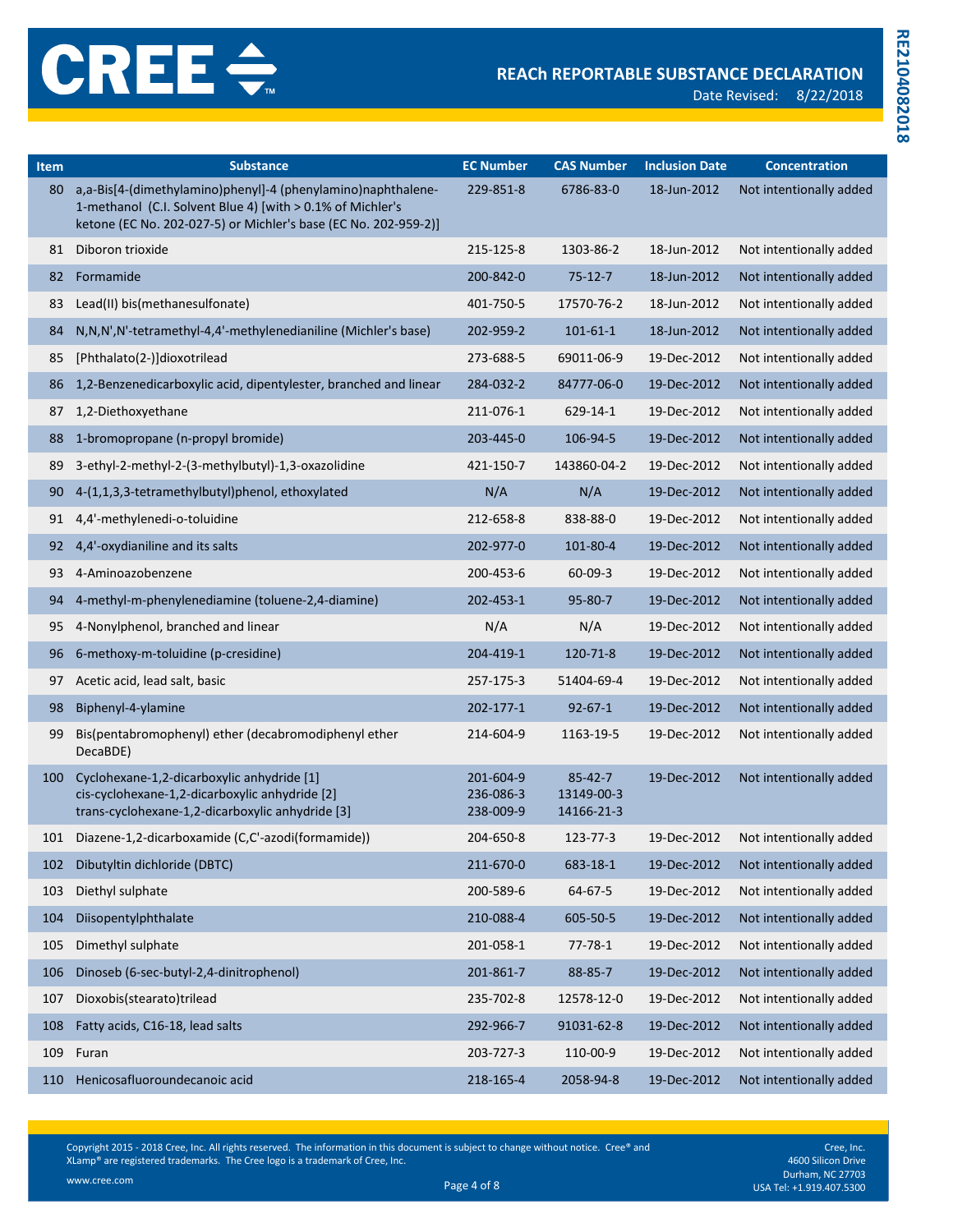| <b>Item</b> | <b>Substance</b>                                                                                                                                                          | <b>EC Number</b>                                 | <b>CAS Number</b>                                    | <b>Inclusion Date</b> | <b>Concentration</b>    |
|-------------|---------------------------------------------------------------------------------------------------------------------------------------------------------------------------|--------------------------------------------------|------------------------------------------------------|-----------------------|-------------------------|
| 111         | Heptacosafluorotetradecanoic acid                                                                                                                                         | 206-803-4                                        | 376-06-7                                             | 19-Dec-2012           | Not intentionally added |
| 112         | Hexahydromethylphthalic anhydride [1]<br>Hexahydro-4-methylphthalic anhydride [2]<br>Hexahydro-1-methylphthalic anhydride [3]<br>Hexahydro-3-methylphthalic anhydride [4] | 247-094-1<br>243-072-0<br>256-356-4<br>260-566-1 | 25550-51-0<br>19438-60-9<br>48122-14-1<br>57110-29-9 | 19-Dec-2012           | Not intentionally added |
| 113         | Lead bis(tetrafluoroborate)                                                                                                                                               | 237-486-0                                        | 13814-96-5                                           | 19-Dec-2012           | Not intentionally added |
| 114         | Lead cyanamidate                                                                                                                                                          | 244-073-9                                        | 20837-86-9                                           | 19-Dec-2012           | Not intentionally added |
| 115         | Lead dinitrate                                                                                                                                                            | 233-245-9                                        | 10099-74-8                                           | 19-Dec-2012           | Not intentionally added |
| 116         | Lead monoxide (lead oxide)                                                                                                                                                | 215-267-0                                        | 1317-36-8                                            | 19-Dec-2012           | Not intentionally added |
| 117         | Lead oxide sulfate                                                                                                                                                        | 234-853-7                                        | 12036-76-9                                           | 19-Dec-2012           | Not intentionally added |
| 118         | Lead titanium trioxide                                                                                                                                                    | 235-038-9                                        | 12060-00-3                                           | 19-Dec-2012           | Not intentionally added |
| 119         | Lead titanium zirconium oxide                                                                                                                                             | 235-727-4                                        | 12626-81-2                                           | 19-Dec-2012           | Not intentionally added |
| 120         | Methoxyacetic acid                                                                                                                                                        | 210-894-6                                        | 625-45-6                                             | 19-Dec-2012           | Not intentionally added |
| 121         | Methyloxirane (Propylene oxide)                                                                                                                                           | 200-879-2                                        | 75-56-9                                              | 19-Dec-2012           | Not intentionally added |
| 122         | N,N-dimethylformamide                                                                                                                                                     | 200-679-5                                        | $68 - 12 - 2$                                        | 19-Dec-2012           | Not intentionally added |
| 123         | N-methylacetamide                                                                                                                                                         | 201-182-6                                        | $79-16-3$                                            | 19-Dec-2012           | Not intentionally added |
| 124         | N-pentyl-isopentylphthalate                                                                                                                                               | N/A                                              | 776297-69-9                                          | 19-Dec-2012           | Not intentionally added |
| 125         | o-aminoazotoluene                                                                                                                                                         | 202-591-2                                        | $97 - 56 - 3$                                        | 19-Dec-2012           | Not intentionally added |
| 126         | Orange lead (lead tetroxide)                                                                                                                                              | 215-235-6                                        | 1314-41-6                                            | 19-Dec-2012           | Not intentionally added |
| 127         | o-Toluidine                                                                                                                                                               | 202-429-0                                        | $95 - 53 - 4$                                        | 19-Dec-2012           | Not intentionally added |
| 128         | Pentacosafluorotridecanoic acid                                                                                                                                           | 276-745-2                                        | 72629-94-8                                           | 19-Dec-2012           | Not intentionally added |
| 129         | Pentalead tetraoxide sulphate                                                                                                                                             | 235-067-7                                        | 12065-90-6                                           | 19-Dec-2012           | Not intentionally added |
| 130         | Pyrochlore, antimony lead yellow                                                                                                                                          | 232-382-1                                        | 8012-00-8                                            | 19-Dec-2012           | Not intentionally added |
| 131         | Silicic acid (H2SiO5), barium salt (1:1), lead-doped                                                                                                                      | 272-271-5                                        | 68784-75-8                                           | 19-Dec-2012           | Not intentionally added |
| 132         | Silicic acid, lead salt                                                                                                                                                   | 234-363-3                                        | 11120-22-2                                           | 19-Dec-2012           | Not intentionally added |
| 133         | Sulfurous acid, lead salt, dibasic                                                                                                                                        | 263-467-1                                        | 62229-08-7                                           | 19-Dec-2012           | Not intentionally added |
|             | 134 Tetraethyllead                                                                                                                                                        | 201-075-4                                        | 78-00-2                                              | 19-Dec-2012           | Not intentionally added |
| 135         | Tetralead trioxide sulphate                                                                                                                                               | 235-380-9                                        | 12202-17-4                                           | 19-Dec-2012           | Not intentionally added |
| 136         | Tricosafluorododecanoic acid                                                                                                                                              | 206-203-2                                        | 307-55-1                                             | 19-Dec-2012           | Not intentionally added |
| 137         | Trilead bis(carbonate)dihydroxide                                                                                                                                         | 215-290-6                                        | 1319-46-6                                            | 19-Dec-2012           | Not intentionally added |
| 138         | Trilead dioxide phosphonate                                                                                                                                               | 235-252-2                                        | 12141-20-7                                           | 19-Dec-2012           | Not intentionally added |
| 139         | Cadmium oxide                                                                                                                                                             | 215-146-2                                        | 1306-19-0                                            | 20-Jun-2013           | Not intentionally added |
| 140         | 4-Nonylphenol, branched and linear, ethoxylated                                                                                                                           |                                                  |                                                      | 20-Jun-2013           | Not intentionally added |
| 141         | Dipentyl phthalate (DPP)                                                                                                                                                  | 205-017-9                                        | 131-18-0                                             | 20-Jun-2013           | Not intentionally added |
| 142         | PentadecaPerfluorooctanoic acid (PFOA)                                                                                                                                    | 206-397-9                                        | 335-67-1                                             | 20-Jun-2013           | Not intentionally added |
| 143         | Ammoniumpentadecafluorooctanoate (APFO)                                                                                                                                   | 223-320-4                                        | 3825-26-1                                            | 20-Jun-2013           | Not intentionally added |

Copyright 2015 - 2018 Cree, Inc. All rights reserved. The information in this document is subject to change without notice. Cree® and XLamp® are registered trademarks. The Cree logo is a trademark of Cree, Inc.

Cree, Inc. 4600 Silicon Drive Durham, NC 27703<br>DusA Tel: +1.919.407.5300 USA Tel: +1.919.407.5300 USA Tel: +1.919.407.5300

www.cree.com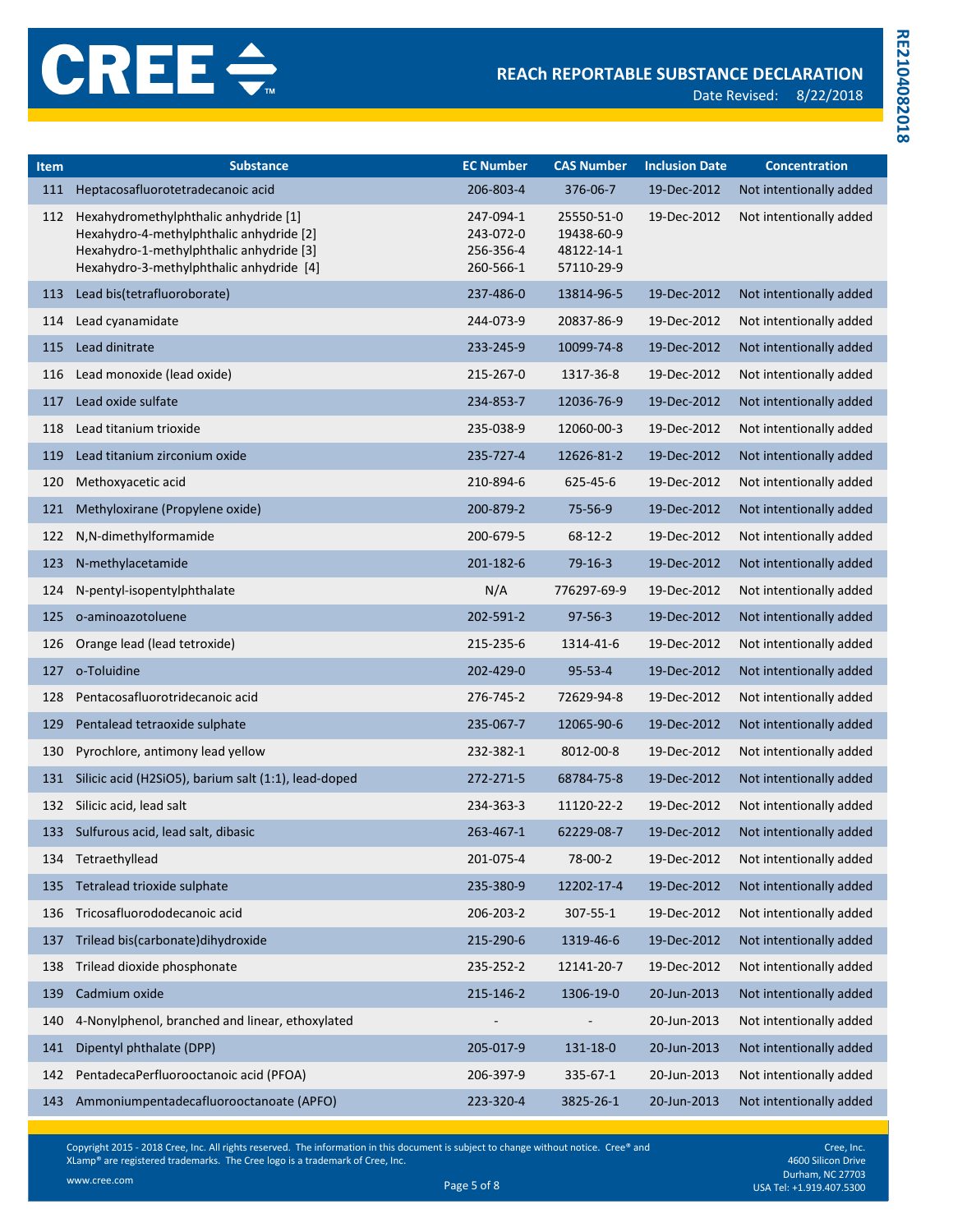Date Revised: 8/22/2018

**RE2104082018**

RE2104082018

| <b>Item</b> | <b>Substance</b>                                                                                                                                                                                                                                                          | <b>EC Number</b>       | <b>CAS Number</b>                   | <b>Inclusion Date</b> | <b>Concentration</b>    |
|-------------|---------------------------------------------------------------------------------------------------------------------------------------------------------------------------------------------------------------------------------------------------------------------------|------------------------|-------------------------------------|-----------------------|-------------------------|
| 144         | Cadmium                                                                                                                                                                                                                                                                   | 231-152-8              | 7440-43-9                           | 20-Jun-2013           | Not intentionally added |
| 145         | Lead (di) acetate                                                                                                                                                                                                                                                         | 206-104-4              | 301-04-2                            | 16-Dec-2013           | Not intentionally added |
| 146         | Disodium 3,3-[[1,1'-biphenyl]-4,4'-diylbis(azo)]bis(4-<br>aminonaphthalene-1-sulphonate), (CI Direct Red 28)                                                                                                                                                              | 209-358-4              | 573-58-0                            | 16-Dec-2013           | Not intentionally added |
| 147         | Trixylyl phosphate                                                                                                                                                                                                                                                        | 246-677-8              | 25155-23-1                          | 16-Dec-2013           | Not intentionally added |
| 148         | Imidazolidine-2-thione; (2-imidazoline-2-thiol)                                                                                                                                                                                                                           | 202-506-9              | $96 - 45 - 7$                       | 16-Dec-2013           | Not intentionally added |
| 149         | Dihexyl phthalate                                                                                                                                                                                                                                                         | 201-559-5              | $84 - 75 - 3$                       | 16-Dec-2013           | Not intentionally added |
| 150         | Disodium 4-amino-3-[[4'-[(2,4-diaminophenyl)azo][1,1'-<br>biphenyl]-4-yl]azo]-5-hydroxy-6-(phenylazo)naphthalene-2,7-<br>disulphonate, (CI Direct Black 38)                                                                                                               | 217-710-3              | 1937-37-7                           | 16-Dec-2013           | Not intentionally added |
|             | 151 Cadmium sulphide                                                                                                                                                                                                                                                      | 215-147-8              | 1306-23-6                           | 16-Dec-2013           | Not intentionally added |
|             | 152 1,2-Benzenedicarboxylic acid<br>dihexyl ester, branched and linear                                                                                                                                                                                                    | 271-093-5              | 68515-50-4                          | 16-Jun-2014           | Not intentionally added |
| 153         | Cadmium chloride                                                                                                                                                                                                                                                          | 233-296-7              | 10108-64-2                          | 16-Jun-2014           | Not intentionally added |
| 154         | Sodium perborate;<br>perboric acid, sodium salt                                                                                                                                                                                                                           | 239-172-9<br>234-390-0 | N/A                                 | 16-Jun-2014           | Not intentionally added |
| 155         | Sodium peroxometaborate                                                                                                                                                                                                                                                   | 231-556-4              | 7632-04-4                           | 16-Jun-2014           | Not intentionally added |
| 156         | 2-ethylhexyl 10-ethyl-4,4-dioctyl-7-oxo-8-oxa-3,5-dithia-4-<br>stannatetradecanoate (DOTE)                                                                                                                                                                                | 239-622-4              | 15571-58-1                          | 17-Dec-2014           | Not intentionally added |
| 157         | Cadmium sulphate                                                                                                                                                                                                                                                          | 233-331-6              | 10124-36-4<br>31119-53-6            | 17-Dec-2014           | Not intentionally added |
| 158         | Cadmium fluoride                                                                                                                                                                                                                                                          | 232-222-0              | 7790-79-6                           | 17-Dec-2014           | Not intentionally added |
| 159         | react mass of 2-ethylhexyl 10-ethyl-4,4-dioctyl-7-<br>oxo-8-oxa-3,5-dithia-4-stannatetradecanoate and 2-<br>ethylhexyl 10-ethyl-4-[[2-[(2-ethylhexyl)oxy]-2-<br>oxoethyl]thio]-4-octyl-7-oxo-8-oxa-3,5-dithia-<br>4-stannatetradecanoate<br>(react mass of DOTE and MOTE) | N/A                    | N/A                                 | 17-Dec-2014           | Not intentionally added |
| 160         | 2-benzotriazol-2-yl-4,6-di-tert-butylphenol (UV-320)                                                                                                                                                                                                                      | 223-346-6              | 3846-71-7                           | 17-Dec-2014           | Not intentionally added |
|             | 161 2-(2H-benzotriazol-2-yl)-4,6-ditertpentylphenol (UV-328)                                                                                                                                                                                                              | 247-384-8              | 25973-55-1                          | 17-Dec-2014           | Not intentionally added |
|             | 162 5-sec-butyl-2-(2,4-dimethylcyclohex-3-en-1-yl)-5-methyl-1,3-<br>dioxane [1], 5-sec-butyl-2-(4,6-dimethylcyclohex-3-en-1-yl)-5-<br>methyl-1,3-dioxane [2] [covering any of the ind. Stereoisomers<br>of [1] and [2] or any comb. Thereof]                              | N/A                    | N/A                                 | 15-Jun-2015           | Not intentionally added |
| 163         | 1,2-benzenedicarboxylic acid, di-C6-10-alkyl esters; 1,2-<br>benzenedicarboxylic acid, mixed decyl and hexyl and octyl<br>diesters with ≥ 0.3% of dihexyl phthalate (EC No. 201-559-5)                                                                                    | 271-094-0<br>272-013-1 | 68515-51-5<br>68648-93-1            | 15-Jun-2015           | Not intentionally added |
| 164         | Perfluorononan-1-oic-acid and its sodium and ammonium salts                                                                                                                                                                                                               | 206-801-3              | 375-95-1<br>21049-39-8<br>4149-60-4 | 17-Dec-2015           | Not intentionally added |
| 165         | Nitrobenzene                                                                                                                                                                                                                                                              | 202-716-0              | 98-95-3                             | 17-Dec-2015           | Not intentionally added |

Copyright 2015 - 2018 Cree, Inc. All rights reserved. The information in this document is subject to change without notice. Cree® and XLamp® are registered trademarks. The Cree logo is a trademark of Cree, Inc.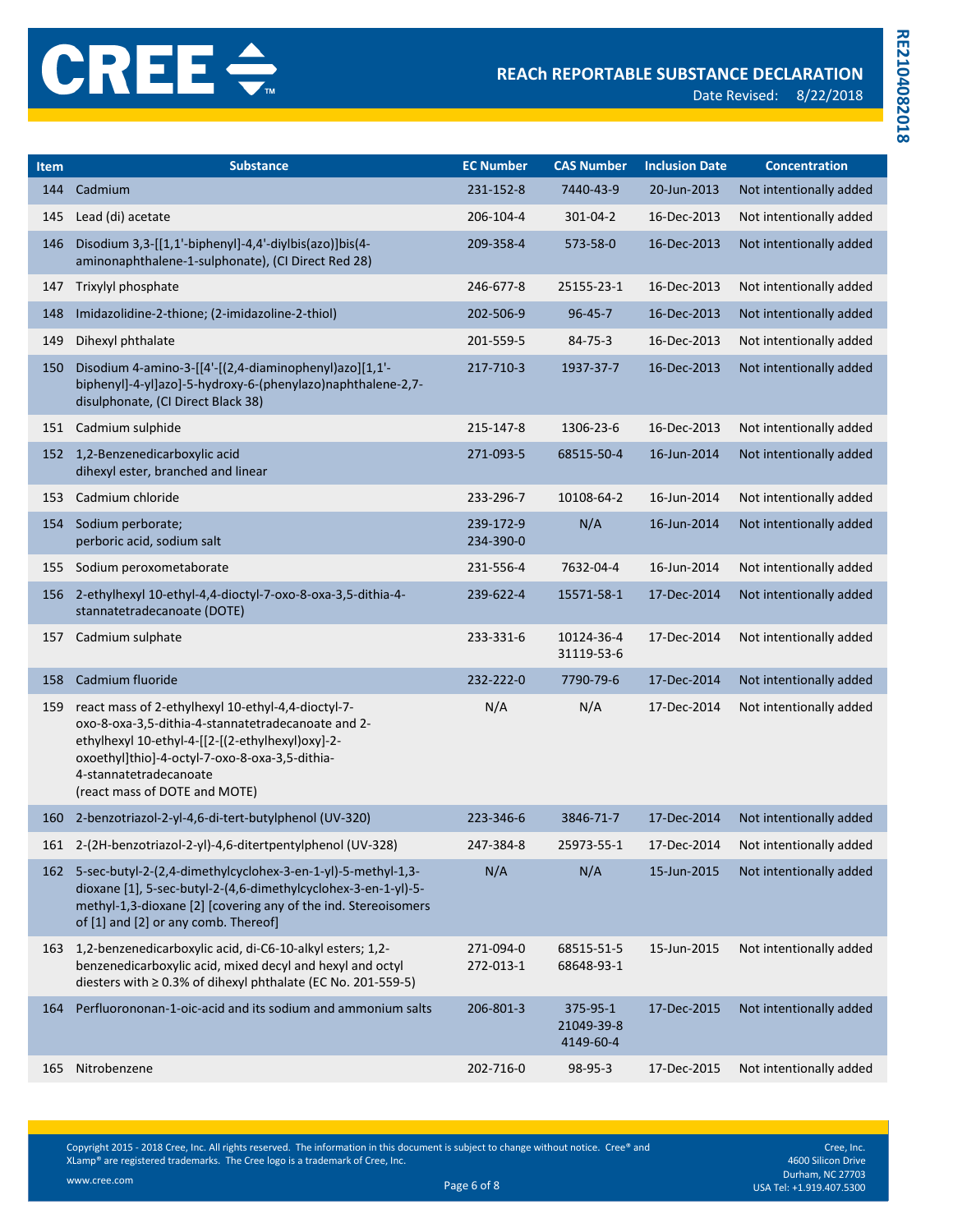| <b>Item</b> | <b>Substance</b>                                                                                                                                                                                                                                    | <b>EC Number</b>       | <b>CAS Number</b>                  | <b>Inclusion Date</b> | <b>Concentration</b>    |
|-------------|-----------------------------------------------------------------------------------------------------------------------------------------------------------------------------------------------------------------------------------------------------|------------------------|------------------------------------|-----------------------|-------------------------|
| 166         | 2-(2H-benzotriazol-2-yl)-4-(tert-butyl)-6-(sec-butyl)phenol (UV-<br>350)                                                                                                                                                                            | 253-037-1              | 36437-37-3                         | 17-Dec-2015           | Not intentionally added |
| 167         | 2,4-di-tert-butyl-6-(5-chlorobenzotriazol-2-yl)phenol (UV-327)                                                                                                                                                                                      | 223-383-8              | 3864-99-1                          | 17-Dec-2015           | Not intentionally added |
| 168         | 1,3-propanesultone                                                                                                                                                                                                                                  | 214-317-9              | 1120-71-4                          | 17-Dec-2015           | Not intentionally added |
| 169         | Benzo[def]chrysene                                                                                                                                                                                                                                  | 200-028-5              | $50 - 32 - 8$                      | 20-Jun-2016           | Not intentionally added |
| 170         | 4,4'-isopropylidenediphenol                                                                                                                                                                                                                         | 201-245-8              | $80 - 05 - 7$                      | 12-Jan-2017           | Not intentionally added |
| 171         | 4-Heptylphenol, branched and linear; substances with a linear<br>and/or branched alkyl chain w/ carbon number of 7 covalently<br>bound predominantly in position 4 to phenol, covering UVCB-<br>and the individual isomers or a combination thereof | N/A                    | N/A                                | 12-Jan-2017           | Not intentionally added |
| 172         | Nonadecafluorodecanoic acid (PFDA) and<br>its sodium and ammonium salts<br>Nonadecafluorodecanoic acid<br>Ammonium nonadecafluorodecanoate<br>Decanoic acid, nonadecafluoro-, sodium salt                                                           | 206-400-3<br>221-470-5 | 335-76-2<br>3108-42-7<br>3830-45-3 | 12-Jan-2017           | Not intentionally added |
| 173         | p-(1,1-dimethylpropyl)phenol                                                                                                                                                                                                                        | 201-280-9              | $80 - 46 - 6$                      | 12-Jan-2017           | Not intentionally added |
| 174         | Perfluorohexane-1-sulphonic acid and its salts                                                                                                                                                                                                      | N/A                    | N/A                                | 7-Jul-2017            | Not intentionally added |
| 175         | Reaction products of 1,3,4-thiadiazolidine-2,5-dithione,<br>formaldehyde and 4-heptylphenol, branched and linear (RP-HP)                                                                                                                            | N/A                    | N/A                                | 15-Jan-2018           | Not intentionally added |
| 176         | Dodecachloropentacyclo[12.2.1.16,9.02,13.05,10]<br>octadeca-7,15-diene ("Dechlorane Plus"™)                                                                                                                                                         | N/A                    | N/A                                | 15-Jan-2018           | Not intentionally added |
| 177         | Chrysene                                                                                                                                                                                                                                            | 205-923-4              | 218-01-9<br>1719-03-5              | 15-Jan-2018           | Not intentionally added |
| 178         | Cadmium nitrate                                                                                                                                                                                                                                     | 233-710-6              | 10022-68-1<br>10325-94-7           | 15-Jan-2018           | Not intentionally added |
| 179         | Cadmium hydroxide                                                                                                                                                                                                                                   | 244-168-5              | 21041-95-2                         | 15-Jan-2018           | Not intentionally added |
| 180         | Cadmium carbonate                                                                                                                                                                                                                                   | 208-168-9              | 513-78-0                           | 15-Jan-2018           | Not intentionally added |
| 181         | Benz[a]anthracene                                                                                                                                                                                                                                   | 200-280-6              | $56 - 55 - 3$<br>1718-53-2         | 15-Jan-2018           | Not intentionally added |
| 182         | Dicyclohexyl phthalate (DCHP)                                                                                                                                                                                                                       | 201-545-9              | $84 - 61 - 7$                      | 24-Jun-2018           | Not intentionally added |
| 183         | Benzene-1,2,4-tricarboxylic acid 1,2 anhydride (trimellitic<br>anhydride) (TMA)                                                                                                                                                                     | 209-008-0              | 552-30-7                           | 24-Jun-2018           | Not intentionally added |
| 184         | Ethylenediamine (EDA)                                                                                                                                                                                                                               | 203-468-6              | $107 - 15 - 3$                     | 24-Jun-2018           | Not intentionally added |
| 185         | Terphenyl hydrogenated                                                                                                                                                                                                                              | 262-967-7              | 61788-32-7                         | 24-Jun-2018           | Not intentionally added |
| 186         | Benzo[ghi]perylene                                                                                                                                                                                                                                  | 205-883-8              | 191-24-2                           | 24-Jun-2018           | Not intentionally added |
| 187         | Disodium octaborate                                                                                                                                                                                                                                 | 234-541-0              | 12008-41-2                         | 24-Jun-2018           | Not intentionally added |
| 188         | Lead                                                                                                                                                                                                                                                | 231-100-4              | 7439-92-1                          | 24-Jun-2018           | Not intentionally added |
| 189         | Dodecamethylcyclohexasiloxane (D6)                                                                                                                                                                                                                  | 208-762-8              | 540-97-6                           | 24-Jun-2018           | Not intentionally added |
| 190         | Decamethylcyclopentasiloxane (D5)                                                                                                                                                                                                                   | 208-764-9              | 541-02-6                           | 24-Jun-2018           | Not intentionally added |
| 191         | Octamethylcyclotetrasiloxane (D4)                                                                                                                                                                                                                   | 209-136-7              | 556-67-2                           | 24-Jun-2018           | Not intentionally added |

Copyright 2015 - 2018 Cree, Inc. All rights reserved. The information in this document is subject to change without notice. Cree® and XLamp® are registered trademarks. The Cree logo is a trademark of Cree, Inc.

Cree, Inc. 4600 Silicon Drive Durham, NC 27703<br>Page 7 of 8 USA Tel: +1.919.407.5300